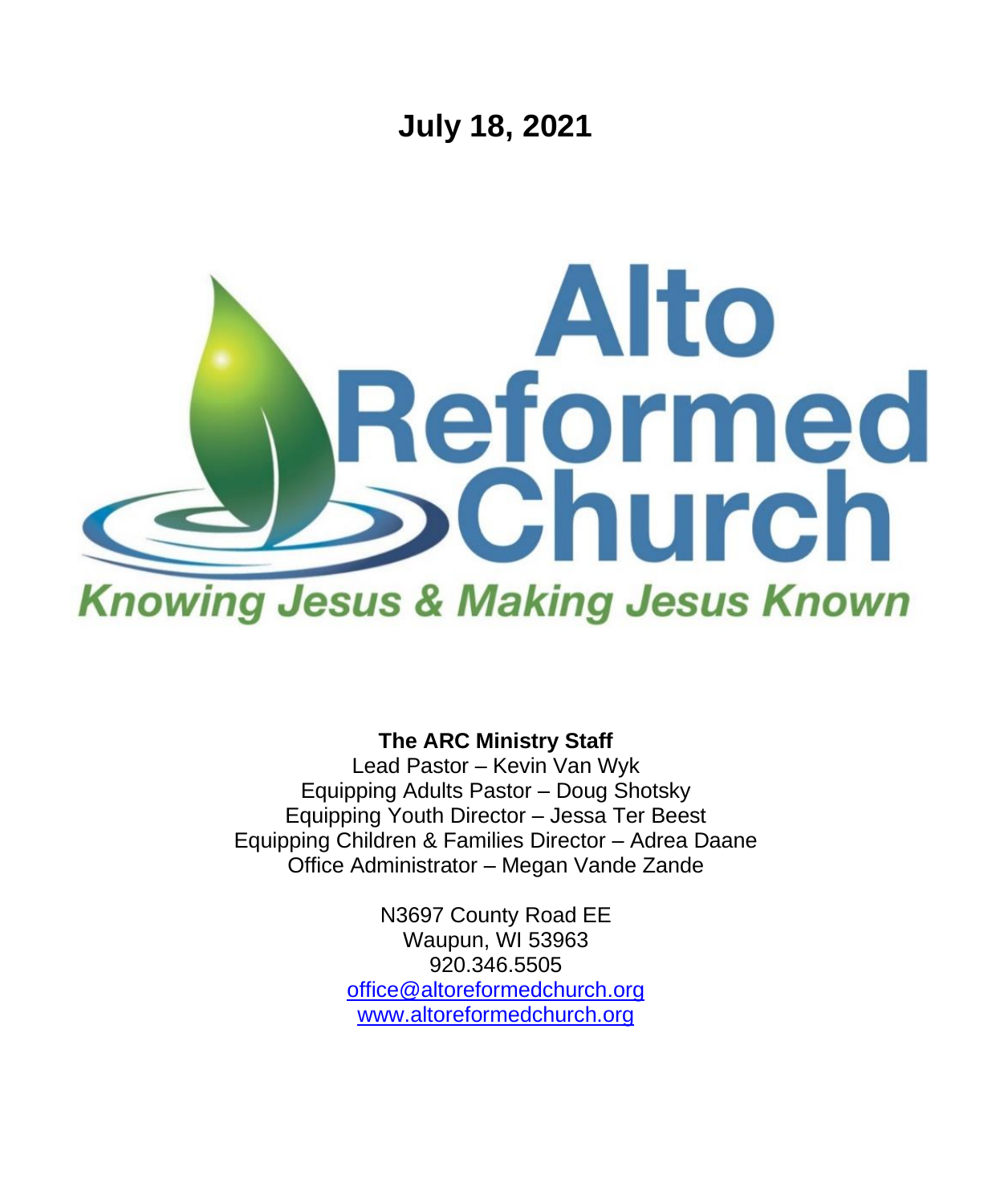## **We Approach God**

Welcome & Announcements Praise Singing "Jesus Messiah" "Amazing Love"

Congregational Prayer

## **We Hear God's Word**

Children's Message – Beth Ann Redeker

Message – "I would count myself as a kind of very, very bad Christian." Scripture – 1 John 1:5-10; 2:1-6, 12-17, 28-29; 3:3-10, 21-24; 5:3-4

## **We Respond to God**

Prayer "Trust & Obey" Hymn #586

Blessing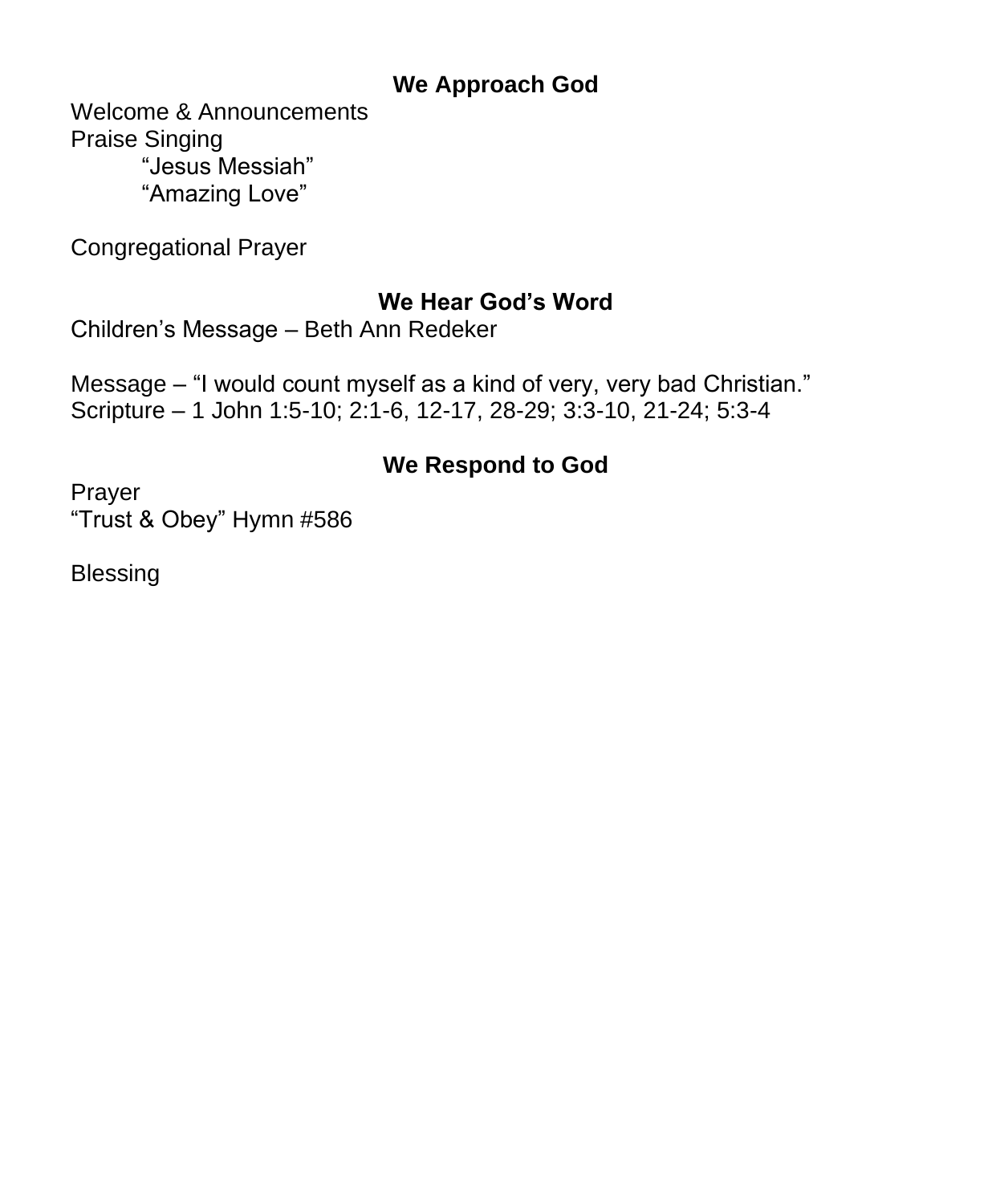

"In God's school of obedience the Bible is the only text-book. ... Scripture was not written to increase our knowledge but to guide our conduct…" - The School of Obedience by Rev. Andrew Murray, p. 17

## **ESSENTIALS OF OBEDIENCE**

## **1. UNDERSTAND THE HERESIES ENCOURAGING DISOBEDIENCE**

Heresy 1: Sin does not matter Heresy 2: 'I'm not a sinner'—the denial of the sinful nature. Heresy 3: 'I haven't sinned'—the denial of sinful actions Heresies Today:

## **2. UNDERSTAND GOD'S SOLUTION FOR DISOBEDIENCE**

God justifies & forgives us (2:1-2) God sanctifies us (3:9) God requires repentance (1:9)

### **3. UNDERSTAND GOD'S COMMAND FOR OBEDIENCE**

#### **APPLICATION:**

**The secret of true obedience—\_\_\_\_\_\_\_\_\_\_\_\_\_\_\_\_\_ in Jesus**

#### **PRACTICAL NEXT STEPS:**

- 1. Read the one true text book, the Bible, listening for the Holy Spirit to personally apply it to your heart. There is no other way to learn obedience and live faithfully. Vow to spend 30 minutes with Jesus each day.
- 2. Read Andrew Murray's "The School of obedience." [http://christianrep.com/blog/wp-content/uploads/2015/07/The-School-of-](https://na01.safelinks.protection.outlook.com/?url=http%3A%2F%2Fchristianrep.com%2Fblog%2Fwp-content%2Fuploads%2F2015%2F07%2FThe-School-of-Obedience-by-Andrew-Murray.pdf&data=04%7C01%7C%7C85995de7161b4796967308d9486d8842%7C84df9e7fe9f640afb435aaaaaaaaaaaa%7C1%7C0%7C637620457617098399%7CUnknown%7CTWFpbGZsb3d8eyJWIjoiMC4wLjAwMDAiLCJQIjoiV2luMzIiLCJBTiI6Ik1haWwiLCJXVCI6Mn0%3D%7C1000&sdata=UqffsR2jgmwpvVggysxZvlO%2FTv02Z1XK6p37E8sCUbs%3D&reserved=0)[Obedience-by-Andrew-Murray.pdf](https://na01.safelinks.protection.outlook.com/?url=http%3A%2F%2Fchristianrep.com%2Fblog%2Fwp-content%2Fuploads%2F2015%2F07%2FThe-School-of-Obedience-by-Andrew-Murray.pdf&data=04%7C01%7C%7C85995de7161b4796967308d9486d8842%7C84df9e7fe9f640afb435aaaaaaaaaaaa%7C1%7C0%7C637620457617098399%7CUnknown%7CTWFpbGZsb3d8eyJWIjoiMC4wLjAwMDAiLCJQIjoiV2luMzIiLCJBTiI6Ik1haWwiLCJXVCI6Mn0%3D%7C1000&sdata=UqffsR2jgmwpvVggysxZvlO%2FTv02Z1XK6p37E8sCUbs%3D&reserved=0) you can listen to it here… [https://www.ccel.org/ccel/murray/obedience/mp3.](https://na01.safelinks.protection.outlook.com/?url=https%3A%2F%2Fwww.ccel.org%2Fccel%2Fmurray%2Fobedience%2Fmp3&data=04%7C01%7C%7C85995de7161b4796967308d9486d8842%7C84df9e7fe9f640afb435aaaaaaaaaaaa%7C1%7C0%7C637620457617108393%7CUnknown%7CTWFpbGZsb3d8eyJWIjoiMC4wLjAwMDAiLCJQIjoiV2luMzIiLCJBTiI6Ik1haWwiLCJXVCI6Mn0%3D%7C1000&sdata=M3qvOswC%2BcvRGEpoXUuepYAszBmUInOA50HRcYHrGgc%3D&reserved=0) Read a chapter each day, look up the Scripture verses referenced, and then journal what you believe God is telling you.
- 3. Start the "Journey to 412" today. This is a versatile, yet extensive path to help you grow to maturity. It is a long journey, but you will be grateful as the truth saturates your mind. The flier is available at the information table and at [www.altoreformedchurch.org/resources.html](https://na01.safelinks.protection.outlook.com/?url=http%3A%2F%2Fwww.altoreformedchurch.org%2Fresources.html&data=04%7C01%7C%7C85995de7161b4796967308d9486d8842%7C84df9e7fe9f640afb435aaaaaaaaaaaa%7C1%7C0%7C637620457617108393%7CUnknown%7CTWFpbGZsb3d8eyJWIjoiMC4wLjAwMDAiLCJQIjoiV2luMzIiLCJBTiI6Ik1haWwiLCJXVCI6Mn0%3D%7C1000&sdata=cHZmye%2BMVeq0Euxuophfqw47hk%2F%2F%2FKJfbJ3SAV81XO0%3D&reserved=0). "The Divine Mentor" is a great study for nurturing your personal devotional life.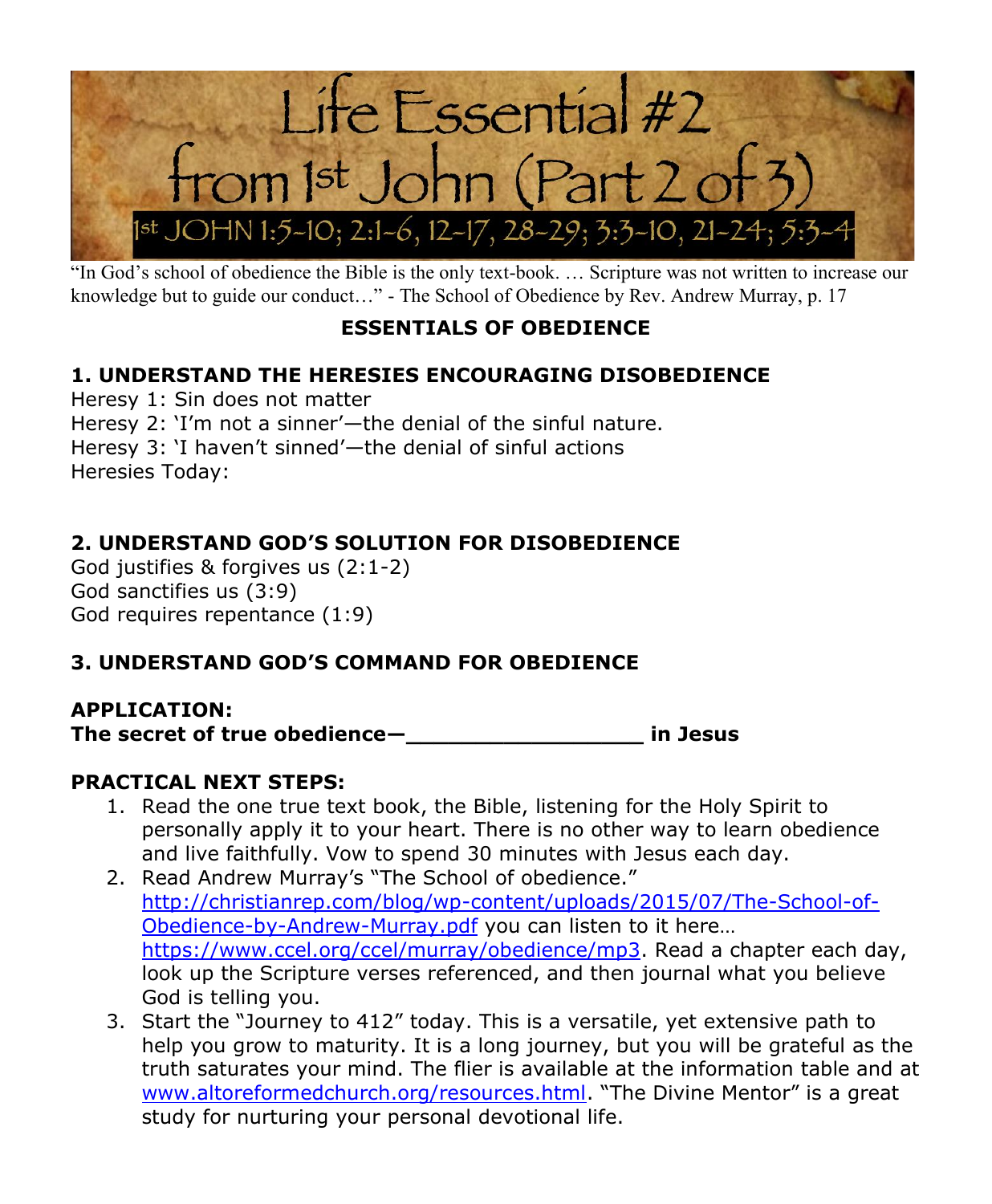# *Upcoming Events*

| 8:30am - Sunday School Guide Class               |
|--------------------------------------------------|
| 9:30am - Pastor Kevin                            |
| 1:00pm - CCCD Mission Trip Informational Meeting |
| 5:00pm - Summer Celebration at McCune Park       |
| 6:00pm - Middle School Bible Study               |
| 7:00pm - High School/Young Adult Bible Study     |
| 8:00am - Prayer Meeting                          |
| 8:30am - Sunday School Guide Class               |
| 9:30am - Pastor Doug                             |
| 3:30pm - Men's Golf Outing                       |
| 6:30pm - Middle School Bonfire                   |
|                                                  |

# *Youth News*

**Join us at McCune Beach** tonight for our Summer Celebration, 5-7pm! All ages are invited! Bring your family, friends, and neighbors!

**Monday night Bible Study** resumes tomorrow! Middle School 6-7pm, High School 7-8pm.

# *Bulletin Board News*

**Offering** may be placed in one of the three white offering boxes located in the lobby. Upcoming benevolent schedule: 7/18 Waupun Food Pantry, 7/25 WNWC/KLUV Christian Radio, 8/1 Missionary Salary, 8/8 The Union.

**Congrats** to Lowell Glewen as he celebrates his 84<sup>th</sup> birthday today.

Congrats to Brian Hemp as he observes his 87<sup>th</sup> birthday on July 22<sup>nd</sup>.

AMEN articles are due next Sunday, July 25<sup>th</sup>.

**CCCD Van Fund –** We are collecting donations for a new van for the Caribbean Christian Centre for the Deaf. The goal is to collect a total of \$20,000. Donations should be labeled CCCD van fund (on the envelope or check memo) and may be placed in the offering boxes in the lobby.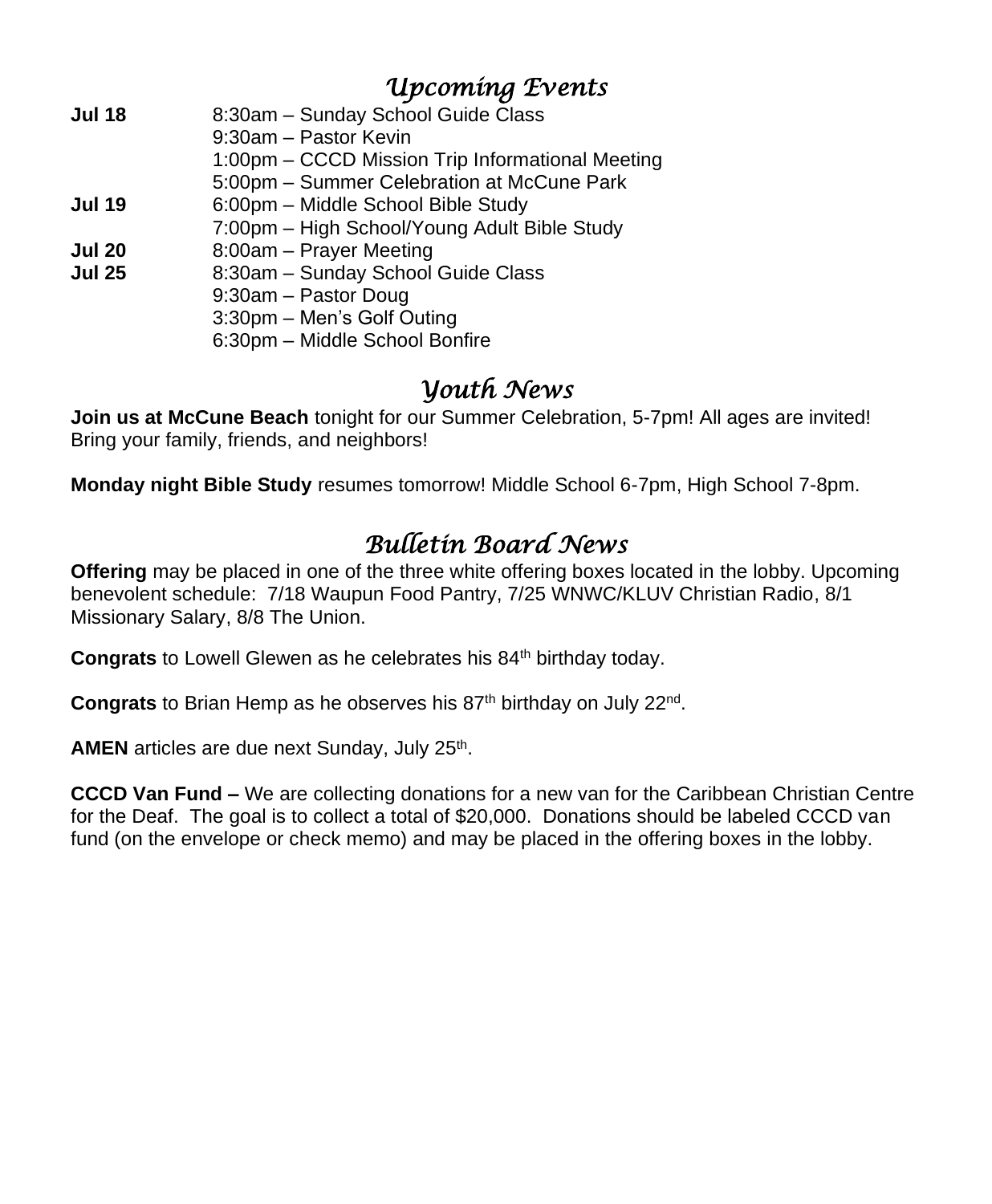# *Opportunities to Get Involved*

**Teacher Needs –** We have openings for teaching/helping in multiple grades for both Bible Class and Sunday School this upcoming school year. If you're interested or want more information, please contact Adrea.

**Sunday School Snack Servers –** We are looking for volunteers to serve the cookies and juice to the kids before Sunday School (right after the church service) September – May. If you would like to be added to this schedule, please contact Adrea.

**CCCD Mission Trip Informational Meeting** – Marty Huizenga will be hosting an informational meeting in the consistory room on Sunday, July 18<sup>th</sup> at 1pm for anyone who is interested in going on the mission trip and/or has more questions/wants more information.

**Summer Celebration –** The Summer Celebration is Sunday, July 18<sup>th</sup> at 5-7pm at McCune Park. Invite your friends and join us for food, fellowship, bounce houses, kickball, and a homerun derby! If you would be willing to bring a pan of bars, please sign-up at the Information Center.

**Men's Golf Outing –** Join us for a fun afternoon of golf on Sunday, July 25<sup>th</sup> at 3:30pm at The Rock Golf Club in Waupun. 9 holes of golf (including cart) + meal = \$40. Sign-up individually or as a group at the information desk or by contacting Joel by July 18<sup>th</sup>. If you'd rather not golf, but still want to join in you're invited to join us for the meal, just talk to Joel Bruins 948-0938.

**Mission Circle & Golden Lifer Outing** – Join the Mission Circle & Golden Lifers on Wednesday, August  $4<sup>th</sup>$  at 9am for an outing to the Fairwater Historical Society and the Little White Schoolhouse in Ripon followed by lunch at the Ripon Family Restaurant. If you plan on attending, please sign-up at the Information Center.

**Alto Fair Booth –** We are looking for volunteers to sit at the ARC's booth at the Alto Fair (Aug 11-12). This is a great way to catch a break in the shade and chat with a bunch of people as they walk through the booths. If you're able to help with this, please sign-up at the Information Center.

**Summer JAM** – All 3 year olds – incoming 5<sup>th</sup> graders are invited to join us for Summer JAM (Jesus and Me) during the service every 2<sup>nd</sup> Sunday of June, July & August. Kids will be invited to the basement before the sermon starts for games, activities or crafts focused around a Bible lesson just for kids (split into PreK & elementary groups).